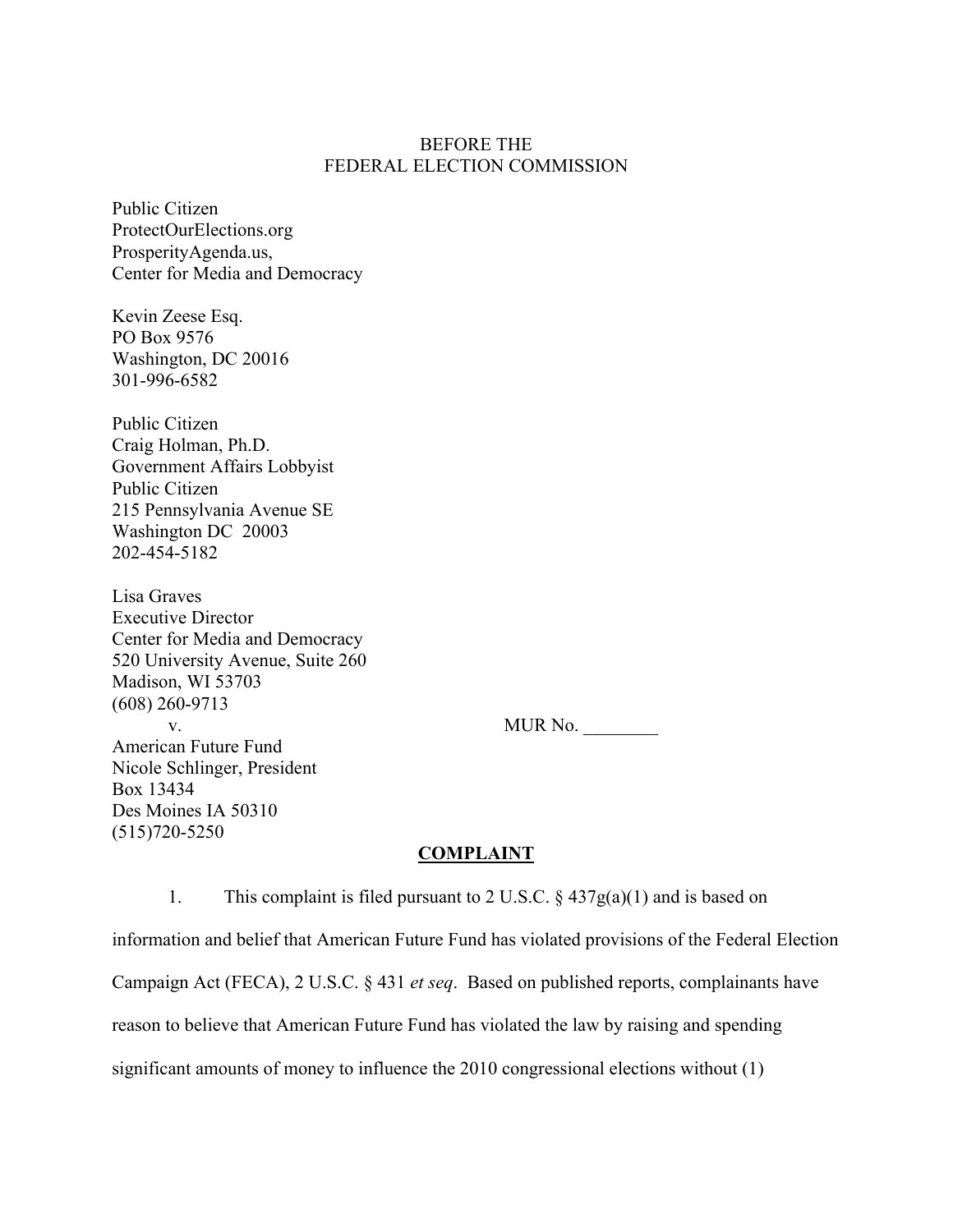registering as a political committee, as required by 2 U.S.C. § 433, (2) filing political committee financial disclosure reports required by 2 U.S.C. § 434, and (3) complying with the political committee organizational requirements of 2 U.S.C.  $\&$  432.<sup>1</sup>

2. "If the Commission, upon receiving a complaint . . . has reason to believe that a person has committed, or is about to commit, a violation of [the FECA] . . . [t]he Commission shall make an investigation of such alleged violation . . . ." 2 U.S.C. § 437g(a)(2); *see also* 11 C.F.R. § 111.4(a) ("Any person who believes that a violation . . . has occurred or is about to occur may file a complaint . . . .") (emphasis added).

3. Where there is reason to believe that an organization such as American Future Fund is violating FECA through its failure to register as a political committee and comply with political committee organizational and reporting requirements, investigation by the Commission is critical and necessary—because complainants and the public do not have access to all of the relevant information. As the Commission explained in its Supplemental Explanation and Justification on Political Committee Status, 72 Fed. Reg. 5595, 5597 (Feb. 7, 2007) (hereinafter "SE&J on Political Committee Status"):

The Federal courts' interpretation of the constitutionally mandated major purpose doctrine requires the Commission to conduct investigations into the conduct of specific organizations that may reach well beyond publicly available advertisements. *See, e.g., Malenick*, 310 F. Supp. 2d at 234–36 (examining organizations' materials distributed to prospective donors). The Commission may need to examine statements by the organization that characterize its activities and

<sup>&</sup>lt;sup>1</sup> Published reports suggest that American Future Fund is neither coordinating its expenditures with candidates nor making contributions directly to candidates—meaning that American Future Fund likely qualifies as an "independent expenditure only" committee under the Commission's Ad. Ops. 2010-09 and 2010-11 and, therefore, is not subject to the contribution restrictions of 2 U.S.C. §§ 441a and 441b. For this reason, complainant limits its allegations to violations of the political registration and reporting requirements of 2 U.S.C. §§ 433 and 434. However, in the event that American Future Fund makes contributions to candidates or coordinates its expenditures with candidates, it may also be in violation of 2 U.S.C. §§ 441a and 441b.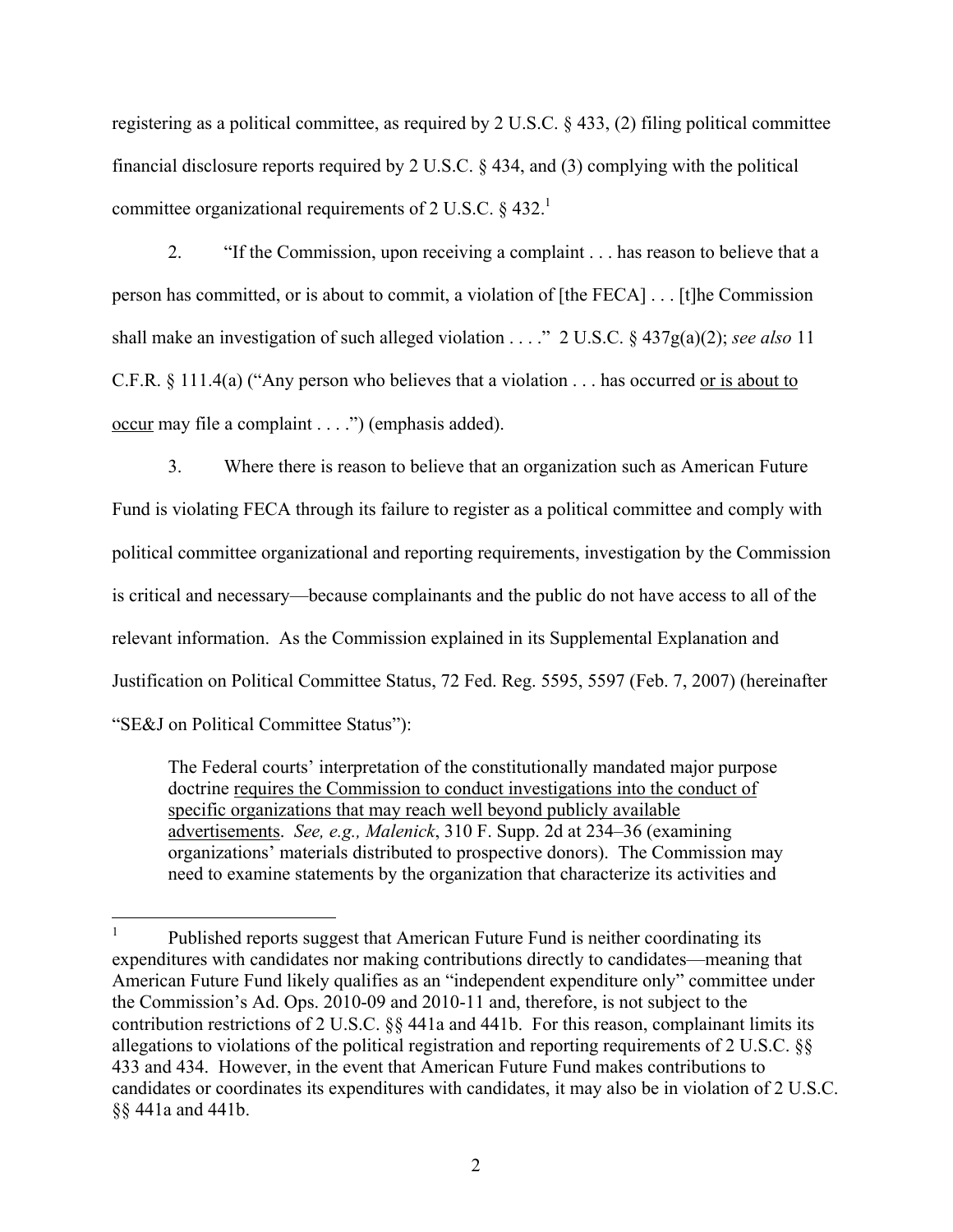purposes. The Commission may also need to evaluate the organization's spending on Federal campaign activity, as well as any other spending by the organization. In addition, the Commission may need to examine the organization's fundraising appeals.

SE&J on Political Committee Status, 72 Fed. Reg. at 5601 (emphasis added).

## **I. Background**

4. In 2004, the first federal election cycle conducted under Bipartisan Campaign

Reform Act of 2002 (BCRA) ban on national political party committee use of soft money, organizations claiming federal income tax exemption under sections  $527$  and  $501(c)(4)$  took the national stage and illegally spent hundreds of millions of dollars to influence the 2004 federal elections. Many complaints were filed with the Commission regarding this illegal activity in 2004. More than two years after the election, the Commission began announcing its determinations that many tax-exempt organizations (principally 527 organizations, but at least one 501(c)(4) organization) had indeed violated federal campaign finance laws and that, consequently, the Commission was collecting record fines through conciliation agreements with these groups. $2$ 

<sup>2</sup> *See*, *e.g.*, "FEC Collects \$630,000 In Civil Penalties From Three 527 Organizations," http://fec.gov/press/press2006/20061213murs.html (Dec. 13, 2006); "Freedom Inc. Pays \$45,000 Penalty for Failing to Registers as Political Committee," http://www.fec.gov/press/press2006/20061220mur.html (Dec. 20, 2006); "FEC to Collect \$750,000 Civil Penalty From Progress For America Voter Fund," http://fec.gov/press/press2007/20070228MUR.html (Feb. 28, 2007); "FEC Collects \$78,000 Civil Penalty From The National Association of Realtors 527 Fund," http://fec.gov/press/press2007/20070619NARMURs.shtml (June 19, 2007); "FEC to Collect \$775,000 Civil Penalty From America Coming Together," http://fec.gov/press/press2007/20070829act.shtml (Aug. 29, 2007); "Club for Growth Agrees to Pay \$350,000 Penalty for Failing to Register as a Political Committee," http://fec.gov/press/press2007/20070905cfg.shtml (Sept. 5, 2007); and "Media Fund to Pay \$580,000 Civil Penalty," http://fec.gov/press/press2007/20071119mediafund.shtml (Nov. 19, 2007).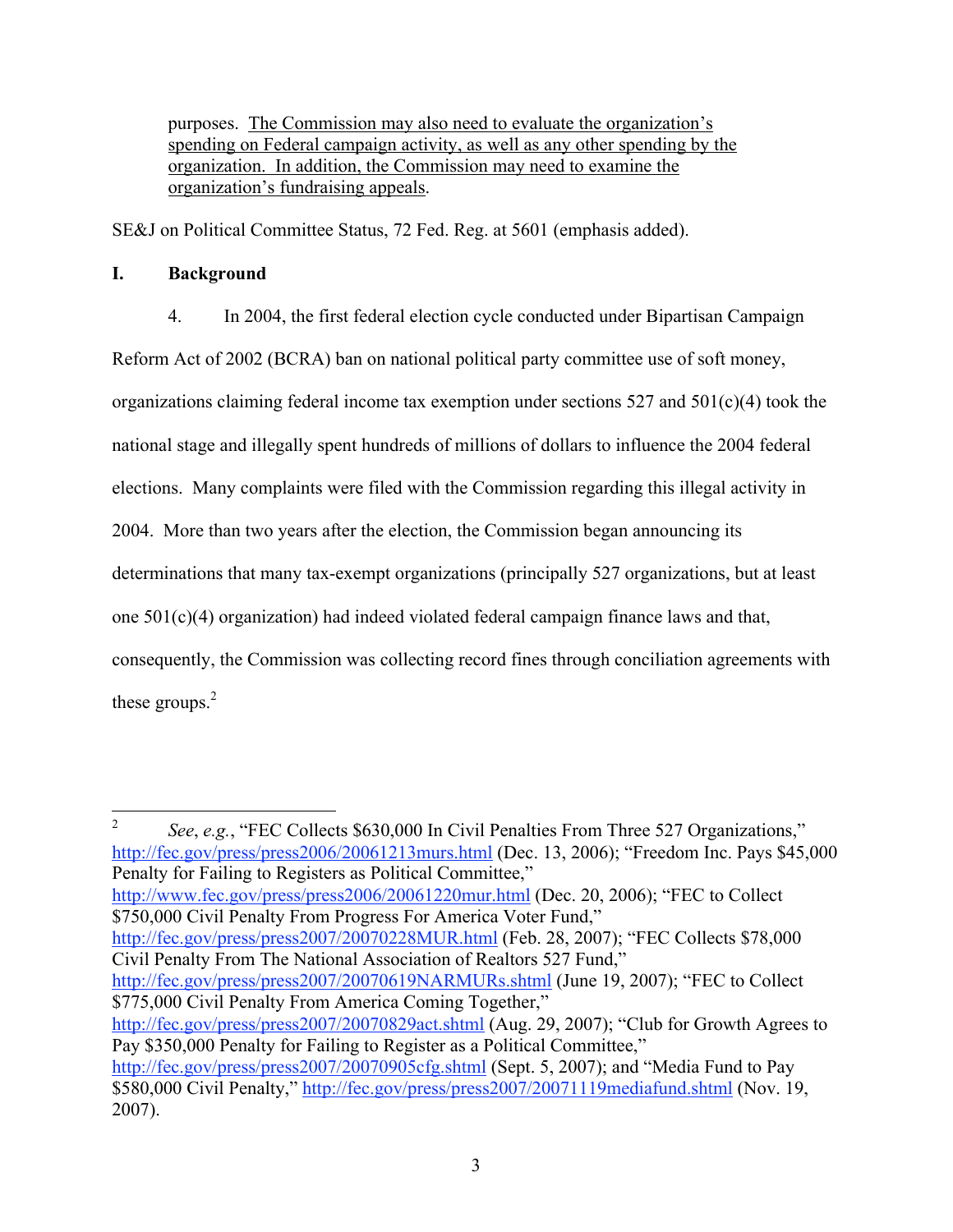5. The Supreme Court in *McConnell v. FEC*, 540 U.S. 93, 165 (2003), took specific note of "the hard lesson of circumvention" that is taught "by the entire history of campaign finance regulation." The deployment of section  $501(c)(4)$  organizations in 2010 as a vehicle for undisclosed money to pay for partisan activities to influence federal elections is simply the latest chapter in the long history of efforts to evade and violate federal campaign finance laws.

6. The Supreme Court in *McConnell* took specific—and repeated—note of the central role of the FEC in improperly creating the soft money loophole that was used by federal candidates and political parties to circumvent federal campaign finance laws. The massive flow of soft money through the political parties into federal elections was made possible by the Commission's allocation rules, which the Court described as "FEC regulations [that] permitted more than Congress, in enacting FECA, had ever intended." 540 U.S. at 142 n.44. Indeed, the Court noted that the existing Federal Election Campaign Act (FECA), which had been upheld in *Buckley*, "was subverted by the creation of the FEC's allocation regime," which allowed the parties "to use vast amounts of soft money in their efforts to elect federal candidates." *Id.*  (emphasis added). The Court flatly stated that the Commission's rules "invited widespread circumvention" of the law. *Id.* at 145.

7. It is critically important that the Commission not repeat this history here. The Commission must ensure that it does not once again subvert and invite "widespread circumvention" of the law by licensing the spending of massive amounts of undisclosed money to influence federal elections, through section  $501(c)(4)$  groups whose major purpose is to influence federal elections.

#### **II. Political Committee Status**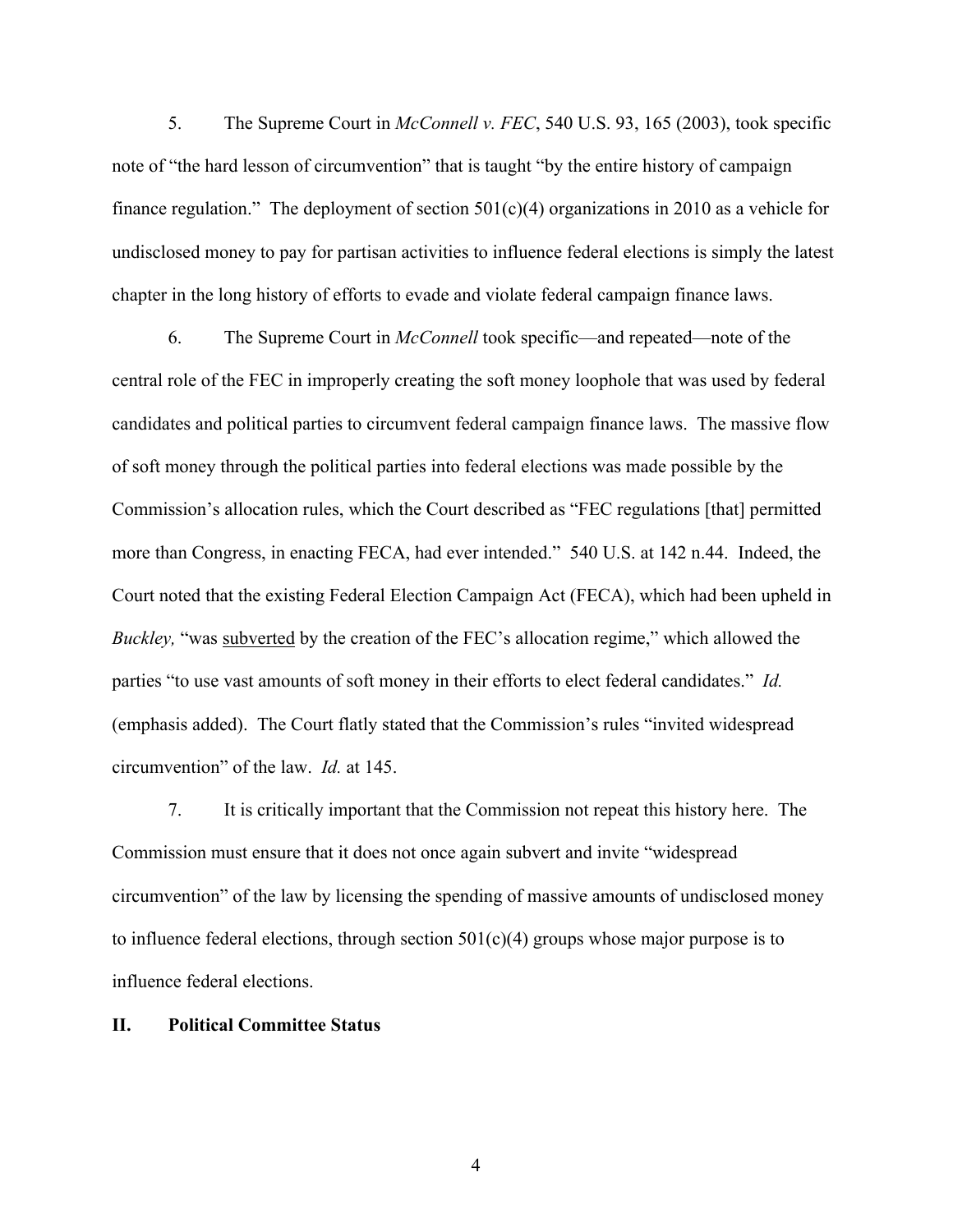8. FECA defines the term "political committee" to mean "any committee, club, association or other group of persons which receives contributions aggregating in excess of \$1,000 during a calendar year or which makes expenditures aggregating in excess of \$1,000 during a calendar year." 2 U.S.C. § 431(4); *see also* 11 C.F.R. § 100.5(a). "Contribution," in turn, is defined as "any gift, subscription, loan, advance, or deposit of money or anything of value made by any person for the purpose of influencing any election for Federal office . . . ." 2 U.S.C. § 431(8)(A). Similarly, "expenditure" is defined as "any purchase, payment, distribution, loan, advance, deposit, or gift of money or anything of value, made by any person for the purpose of influencing any election for Federal office . . . ." 2 U.S.C. § 431(9)(A).

9. In *Buckley v. Valeo,* 424 U.S. 1 (1976), the Supreme Court construed the term "political committee" to "only encompass organizations that are under the control of a candidate or the major purpose of which is the nomination or election of a candidate." 424 U.S. at 79 (emphasis added). Again, in *FEC v. Massachusetts Citizens for Life,* 479 U.S. 238 (1986), the Court invoked the "major purpose" test and noted, in the context of analyzing the activities of a  $501(c)(4)$  group, that if a group's independent spending activities "become so extensive that the organization's major purpose may be regarded as campaign activity, the corporation would be classified as a political committee." 479 U.S. at 262 (emphasis added). In that instance, the Court continued, it would become subject to the "obligations and restrictions applicable to those groups whose primary objective is to influence political campaigns." *Id.* (emphasis added). The Court in *McConnell* restated the "major purpose" test for political committee status as iterated in *Buckley*. 540 U.S. at 170 n.64.

10. As the Commission explained in its SE&J on Political Committee Status:

Therefore, determining political committee status under FECA, as modified by the Supreme Court, requires an analysis of both an organization's specific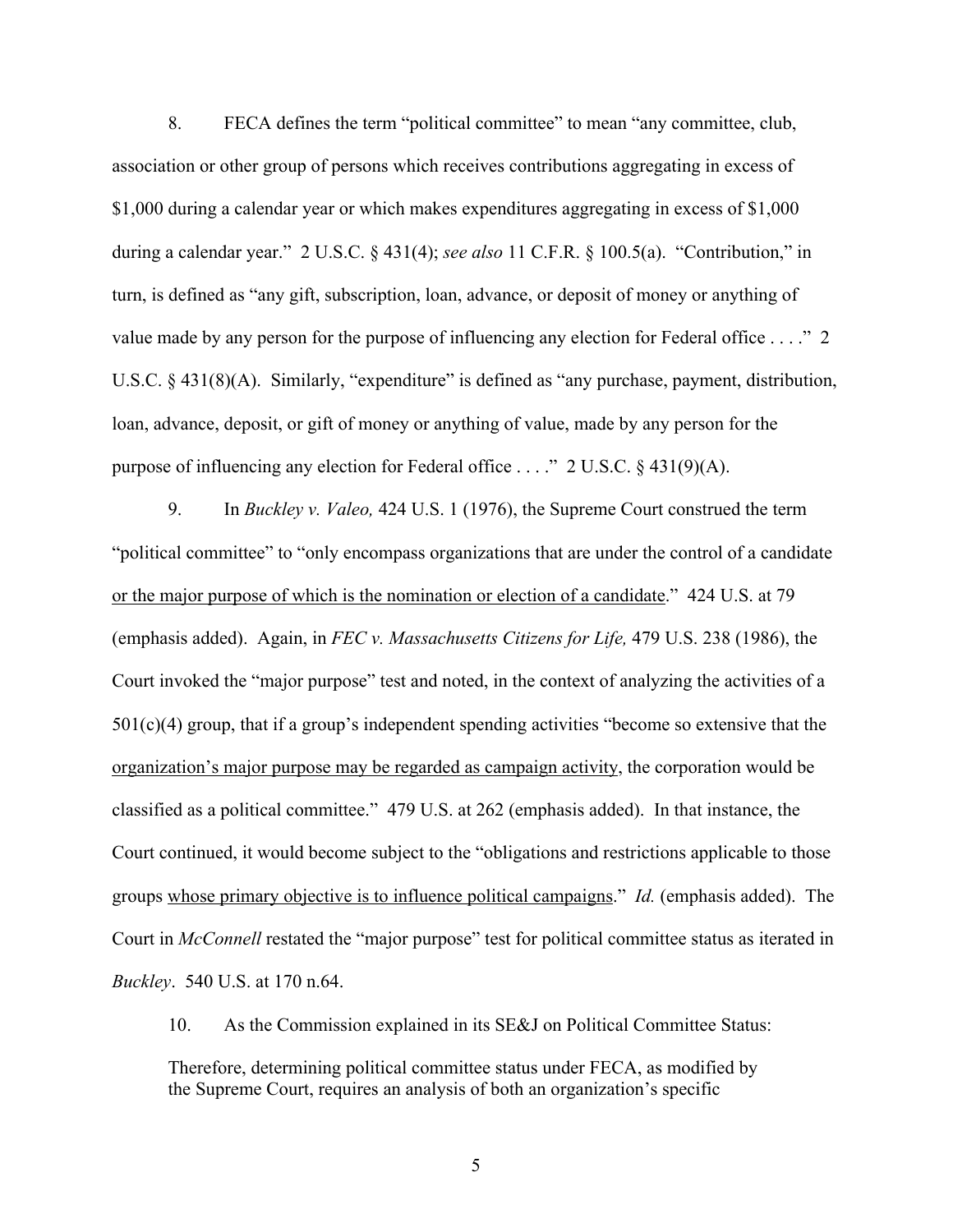conduct—whether it received \$1,000 in contributions or made \$1,000 in expenditures—as well as its overall conduct—whether its major purpose is Federal campaign activity (*i.e.*, the nomination or election of a Federal candidate). Neither FECA, its subsequent amendments, nor any judicial decision interpreting either, has substituted tax status as an acceptable proxy for this conduct-based determination.

SE&J on Political Committee Status, 72 Fed. Reg. at 5597 (emphasis added).

11. For the reasons set forth above, there is a two prong test for "political committee"

status under the federal campaign finance laws: (1) whether an entity or other group of persons

has a "major purpose" of influencing the "nomination or election of a candidate," as stated by

*Buckley*, and if so, (2) whether the entity or other group of persons receives "contributions" or

makes "expenditures" of \$1,000 or more in a calendar year.

12. Prong 1: The "major purpose" test. The Commission takes a case-by-case

approach to applying the "major purpose" test. The Commission explained this approach in its

SE&J on Political Committee Status.

The Supreme Court has made it clear that an organization can satisfy the major purpose doctrine through sufficiently extensive spending on Federal campaign activity. *See MCFL*, 479 U.S. at 262 (explaining that a section  $501(c)(4)$ ) organization could become a political committee required to register with the Commission if its "independent spending become[s] so extensive that the organization's major purpose may be regarded as campaign activity").

An analysis of public statements can also be instructive in determining an organization's purpose. Because such statements may not be inherently conclusive, the Commission must evaluate the statements of the organization in a fact-intensive inquiry giving due weight to the form and nature of the statements, as well as the speaker's position within the organization.

The Federal courts' interpretation of the constitutionally mandated major purpose doctrine requires the Commission to conduct investigations into the conduct of specific organizations that may reach well beyond publicly available advertisements. *See, e.g., Malenick*, 310 F. Supp. 2d at 234–36 (examining organizations' materials distributed to prospective donors). The Commission may need to examine statements by the organization that characterize its activities and purposes. The Commission may also need to evaluate the organization's spending on Federal campaign activity, as well as any other spending by the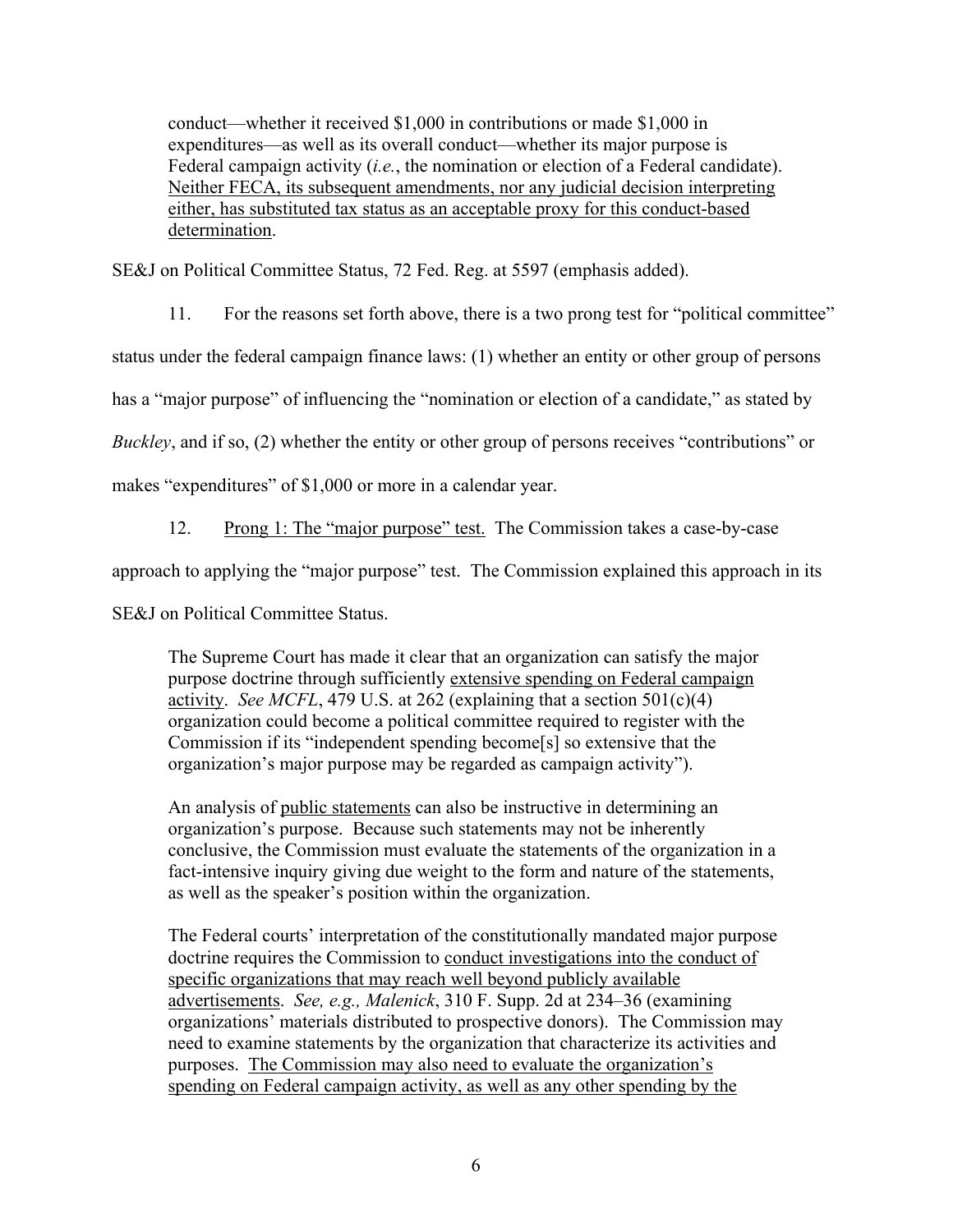organization. In addition, the Commission may need to examine the organization's fundraising appeals.

Because *Buckley* and *MCFL* make clear that the major purpose doctrine requires a fact-intensive analysis of a group's campaign activities compared to its activities unrelated to campaigns, any rule must permit the Commission the flexibility to apply the doctrine to a particular organization's conduct.

SE&J on Political Committee Status, 72 Fed. Reg. at 5601-02 (footnotes omitted) (internal

citations omitted) (emphasis added).

13. The Commission has explicitly rejected the notion that an organization's self-

proclaimed tax status (*e.g.*, as a 501(c)(4) organization) determines whether such an organization

has a "major purpose" of influencing federal elections. The Commission has found both

501(c)(4) and 527 organizations to have violated FECA by failing to register as political

committees in recent years. As the Commission explained in its SE&J on Political Committee

Status:

[T]he Commission's enforcement experience illustrates the inadequacy of tax classification as a measure of political committee status. The Commission recently completed six matters, including five organizations that were alleged to have failed to register as political committees. The Commission reached conciliation agreements with five of these organizations—four 527 organizations and one  $501(c)(4)$  organization—in which the organizations did not contest the Commission's determination that they had violated FECA by failing to register as political committees. . . . The Commission has demonstrated through the finding of political committee status for a  $501(c)(4)$  organization and the dismissal of a complaint against a 527 organization, that tax status did not establish whether an organization was required to register with the FEC. Rather, the Commission's findings were based on a detailed examination of each organization's contributions, expenditures, and major purpose, as required by FECA and the Supreme Court.

SE&J on Political Committee Status, 72 Fed. Reg. at 5598-99 (footnote omitted) (internal

citations omitted).

14. As the Commission further explained in its SE&J on Political Committee Status:

Courts have cautioned the Commission against assuming "the compatibility of the IRS's enforcement \* \* \* and FECA's requirements." The Commission is instead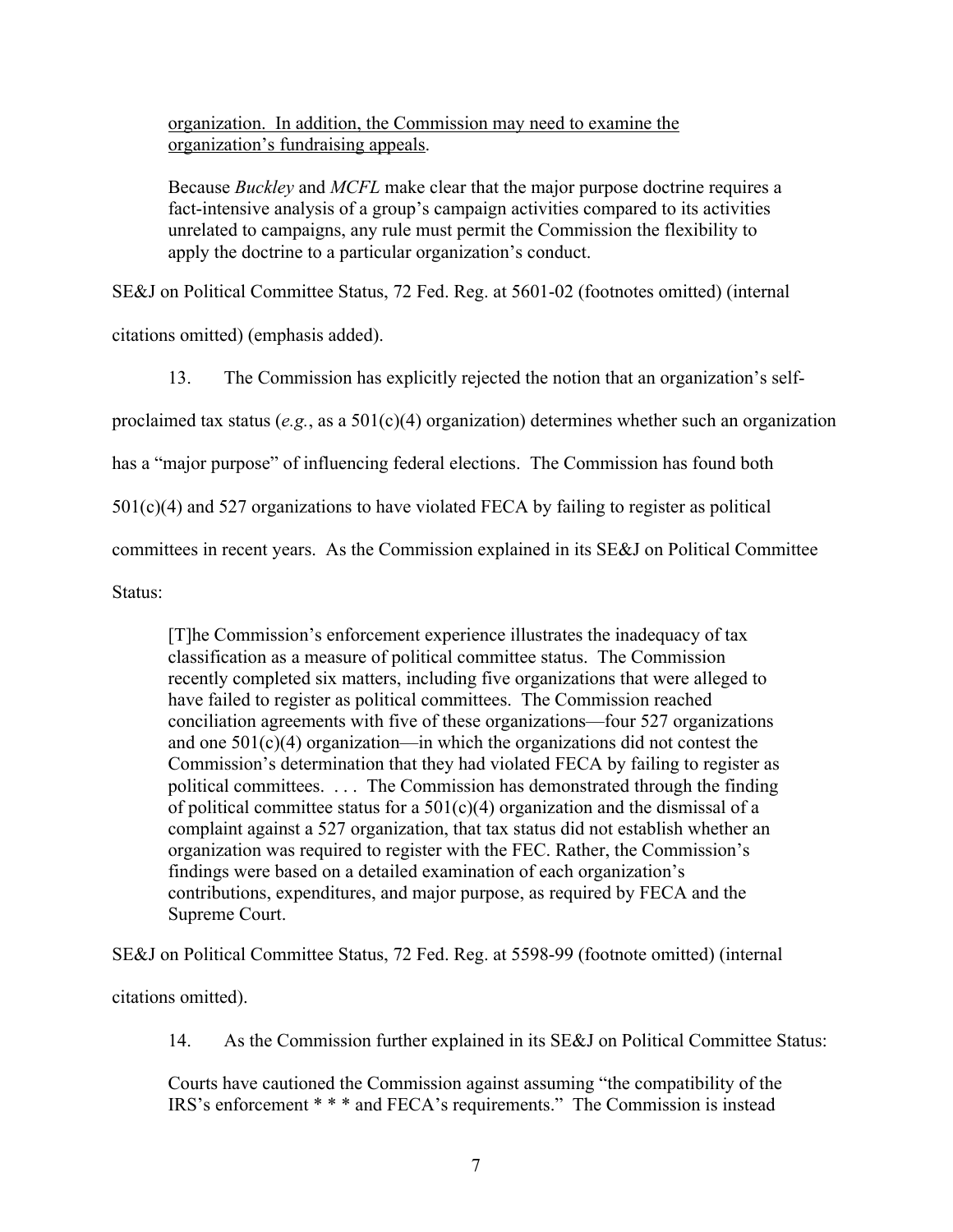obligated to perform a detailed review of differences in tax and campaign finance law provisions rather than adopting the former as a proxy for the latter. The U.S. District Court recently reminded the Commission: "It is the FEC, not the IRS, that is charged with enforcing FECA." The detailed comparison of the Internal Revenue Code and FECA provisions required by *Shays I* demonstrates that the "exempt function" standard of section 527 is not co-extensive with the "expenditure" and "contribution" definitions that trigger political committee status. Therefore, the use of the Internal Revenue Code classification to interpret and implement FECA is inappropriate.

SE&J on Political Committee Status, 72 Fed. Reg. at 5599 (internal citations omitted).

15. Consistent with this approach to analyzing political committee status, the Commission in 2006 announced a conciliation agreement with the 501(c)(4) organization Freedom Inc., having determined that the organization had a major purpose of influencing federal elections and that the organization had received contributions and made expenditures exceeding \$1,000 in a calendar year. *See* "Freedom Inc. Pays \$45,000 Penalty for Failing to Registers as Political Committee," http://www.fec.gov/press/press2006/20061220mur.html (Dec. 20, 2006).

16. Prong 2: Contributions or Expenditures of \$1,000. The second prong of the definition of "political committee" is met if an entity that meets the "major purpose" test also receives "contributions" or makes "expenditures" aggregating in excess of \$1,000 in a calendar year. Both "contributions" and "expenditures" are defined to mean funds received or disbursements made "for the purpose of influencing" a federal election. 2 U.S.C. § 431(8), (9).

17. This second prong test—whether a group has made \$1,000 in "expenditures" should not be limited by the "express advocacy" standard when applied to a "major purpose" group, such as American Future Fund. Rather, the test for "expenditure" in this case is the statutory standard of whether disbursements have been made "for the purpose of influencing" any federal election, regardless of whether the disbursements were for any "express advocacy" communication. The Supreme Court made clear in *Buckley* that the "express advocacy" standard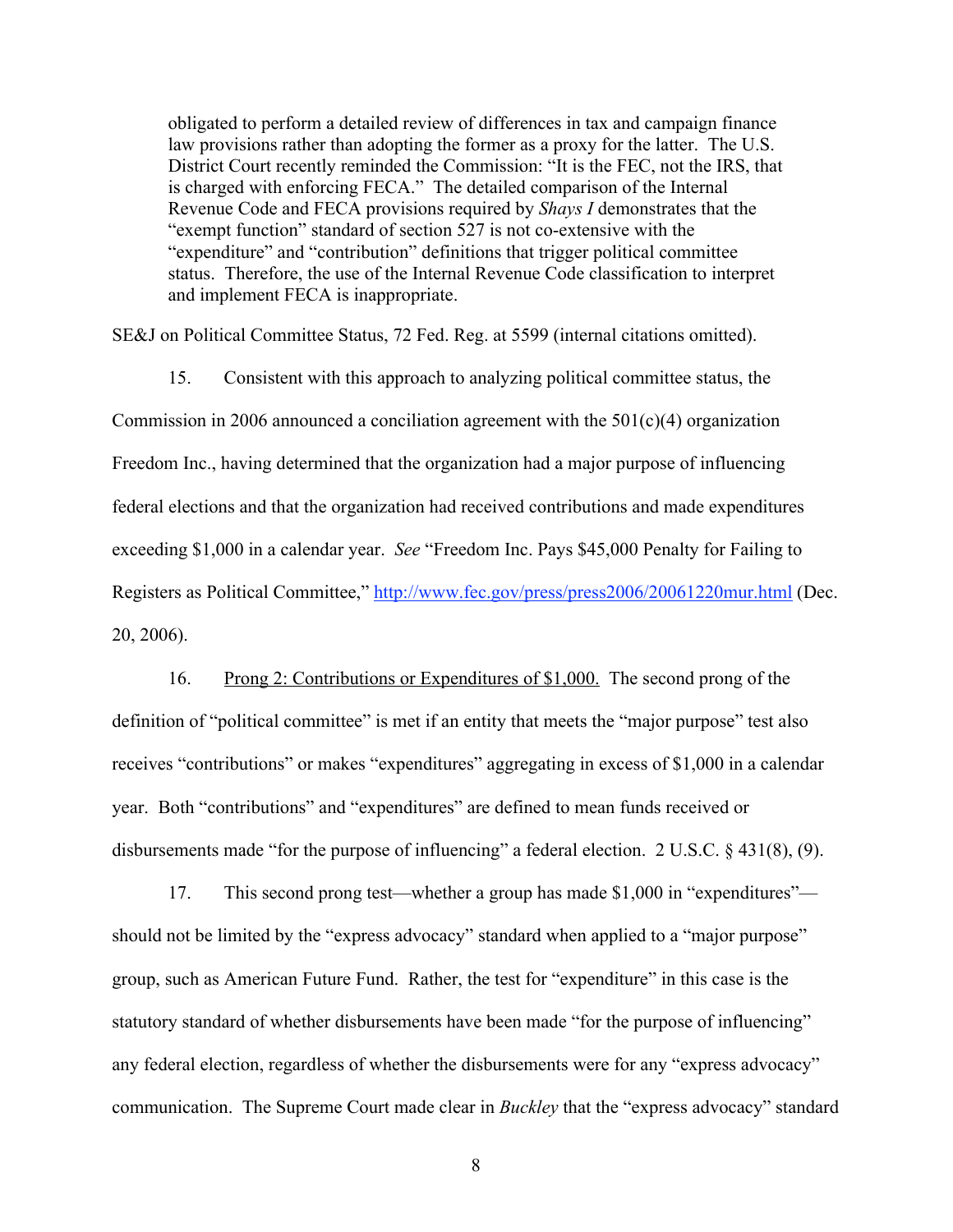does not apply to an entity, like American Future Fund, which has a major purpose to influence candidate elections and is thus not subject to concerns of vagueness in drawing a line between issue discussion and electioneering activities.

18. The Commission has incorrectly narrowly construed the term "expenditure" to encompass only express advocacy even with respect to "major purpose" groups. *See* SE&J on Political Committee Status, 72 Fed. Reg. at 5604. The U.S. District Court for the District of Columbia in *Shays v. FEC*, 511 F. Supp. 2d 19, 26-27 (D.D.C. 2007), rejected the Commission's application of the express advocacy standard to "major purpose" groups in a section of its opinion entitled "FEC's Misinterpretation of *Buckley*."<sup>3</sup>

19. If the Commission continues to incorrectly apply the "express advocacy" test to "major purpose" groups such as American Future Fund, the Commission regulations define "express advocacy" to include not only a communication that uses so-called "magic words" phrases such as "vote for" and "vote against," 11 C.F.R. § 100.22(a), but also a communication that "could only be interpreted by a reasonable person as containing advocacy of the election or defeat of one or more candidates because the electoral portion of the communication is

As plaintiffs contend, this is a misreading of *Buckley*. . . .

*Shays v. FEC*, 511 F. Supp. 2d at 26-27**.**

 <sup>3</sup> The *Shays* court explained:

<sup>[</sup>T]he FEC believes that there is an "express advocacy requirement for expenditures on communications made independently of a candidate," which applies to all organizations regardless of whether they satisfy the "major purpose" test.

<sup>[</sup>T]he Court imposed the narrowing gloss of express advocacy on the term "expenditure" only with regard to groups other than "major purpose" groups. The Court has since reaffirmed this position. . . . Therefore, having misinterpreted *Buckley*, the FEC is applying the express advocacy requirement to expenditures in cases where it is unnecessary.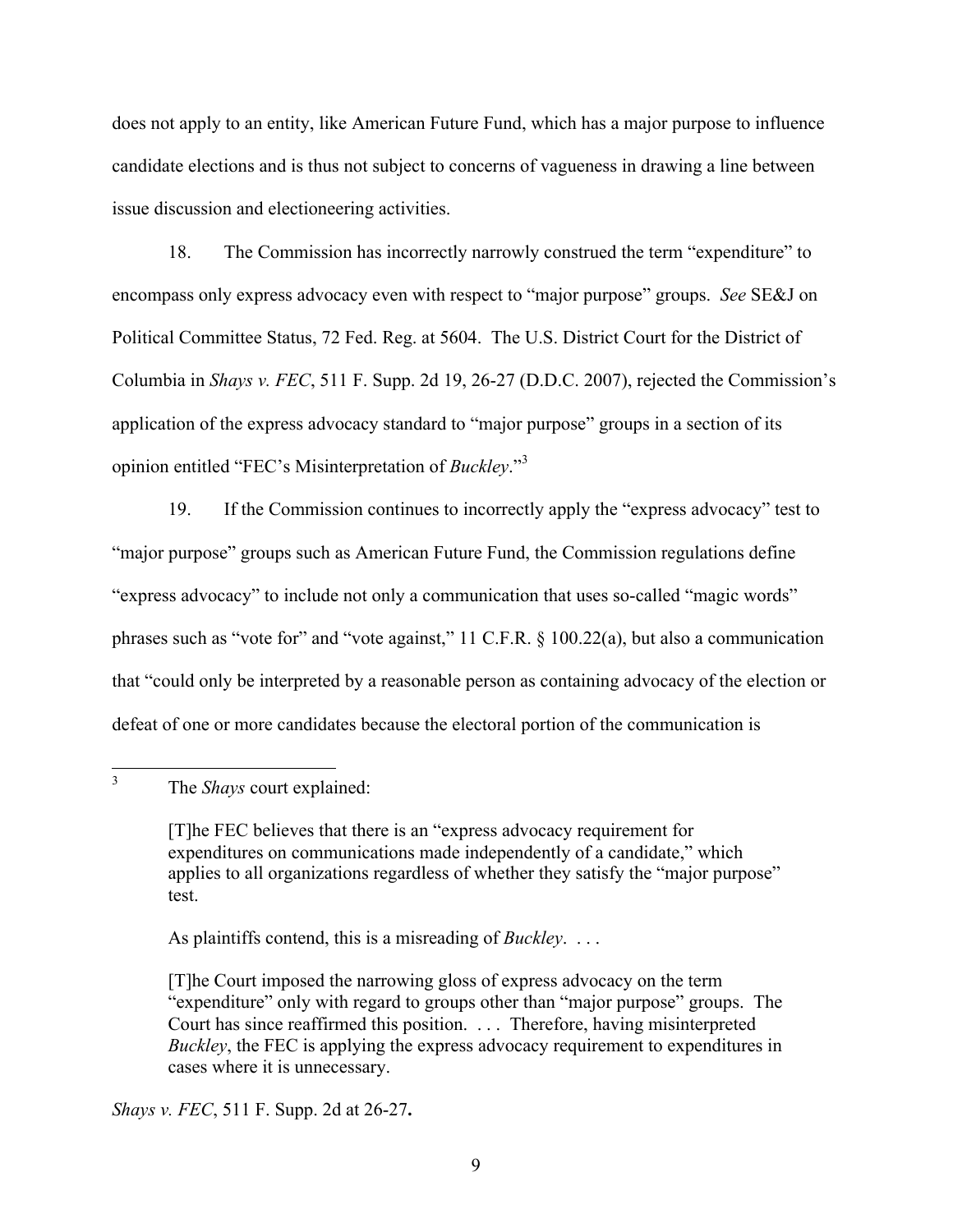unmistakable, unambiguous and suggestive of only one meaning and reasonable minds could not differ as to whether it encourages actions to elect or defeat one or more clearly identified candidates or encourages some other kind of action." 11 C.F.R. § 100.22(b). This "could only be interpreted by a reasonable person" standard is often referred to as "Subpart (b)" express advocacy.

20. The Commission explained in its SE&J on Political Committee Status its

application of the Subpart (b) express advocacy standard to nonprofit organizations active in

 $2004 -$ 

The Commission applied a test for express advocacy that is not only limited to the so-called "magic words" such as "vote for" or "vote against," but also includes communications containing an "electoral portion" that is "unmistakable, unambiguous, and suggestive of only one meaning" and about which "reasonable minds could not differ as to whether it encourages actions to elect or defeat" a candidate when taken as a whole and with limited reference to external events, such as the proximity to the election.

The Commission was able to apply the alternative test set forth in 11 CFR 100.22(b) free of constitutional doubt based on *McConnell's* statement that a "magic words" test was not constitutionally required, as certain Federal courts had previously held.

SE&J on Political Committee Status, 72 Fed. Reg. at 5604.

21. Furthermore, numerous court decisions in recent years, including the Supreme Court's decision in *FEC v. Wisconsin Right to Life*, 551 U.S. 449, 469-70 (2007), have made clear that the Subpart (b) standard is constitutional. *See also Real Truth About Obama v. FEC*, 2008 WL 4416282 (E.D. Va. 2008) ("Because section 100.22(b) is virtually the same test stated by Chief Justice Roberts in the majority opinion of *WRTL* . . . , the test enumerated in section 100.22(b) to determine express advocacy is constitutional."); *affirmed*, *Real Truth About Obama v. FEC*, 575 F.3d 342 (4th Cir. 2009) (The "language [of Subpart (b)] corresponds to the definition of the functional equivalent of express advocacy given in *Wisconsin Right to Life*. . . . By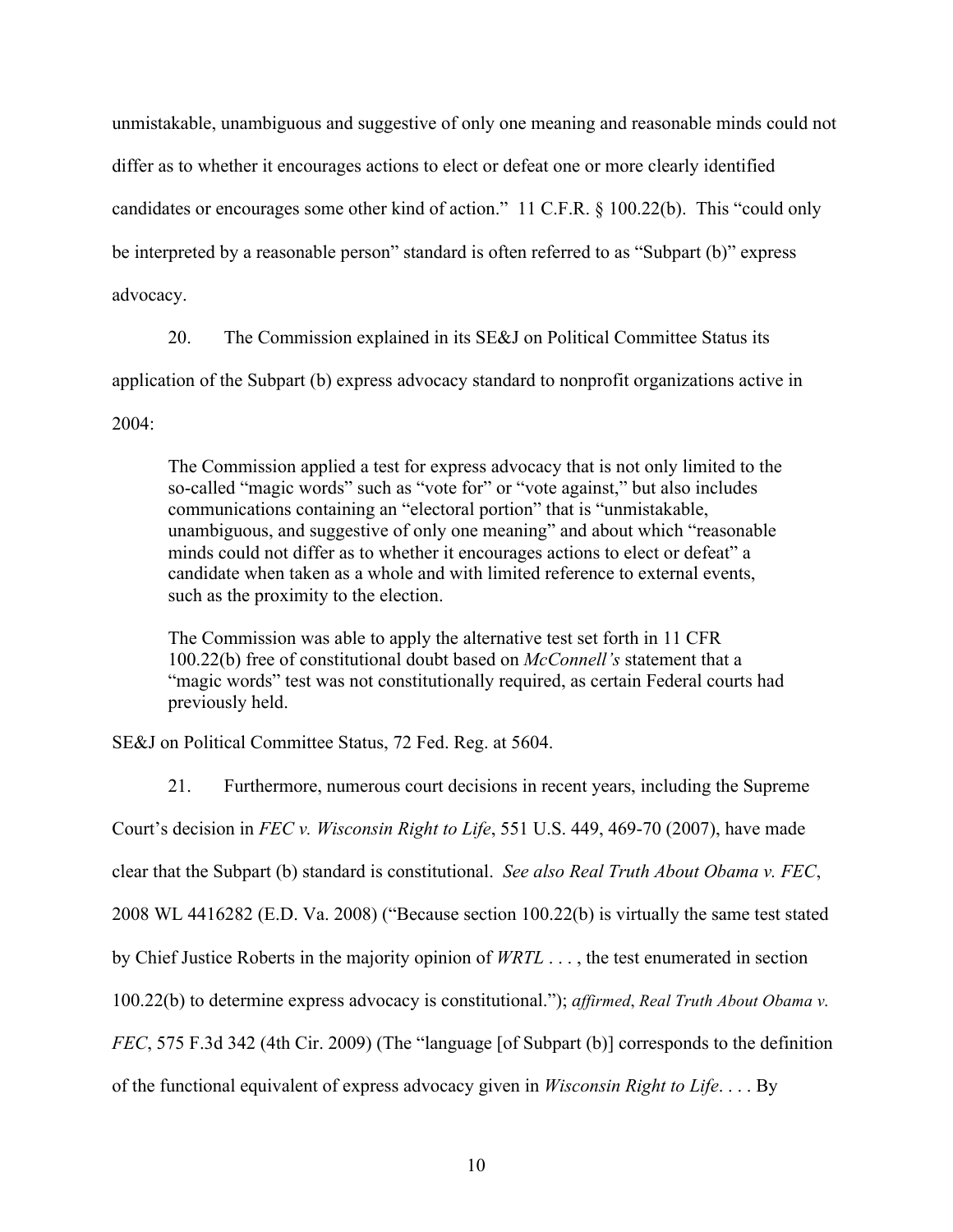limiting its application to communications that yield no other interpretation but express advocacy as described by *Wisconsin Right to Life*, § 100.22(b) is likely constitutional.") (vacated for consideration of mootness by 130 S. Ct. 2371 (2010)).

#### **III. Political Committee Registration, Organizational and Reporting Requirements**

22. Any entity that meets the definition of a "political committee" must file a "statement of organization" with the Federal Election Commission, 2 U.S.C. § 433, must comply with organizational and recordkeeping requirements of 2 U.S.C. § 432, and must file periodic disclosure reports of its receipts and disbursements, 2 U.S.C. § 434. In addition, a "political committee" that does not confine its activities to "independent expenditures" is subject to contribution limits, 2 U.S.C.  $\S$  441a(a)(1), 441a(a)(2), and source prohibitions, 2 U.S.C.  $\S$ 441b(a), on the contributions it may receive. 2 U.S.C.  $\S$  441a(f).

23. The reports required by FECA must disclose to the Commission and the public, including complainants, comprehensive information regarding such committee's financial activities, including the identity of any donor who has contributed \$200 or more to the committee within the calendar year. *See* 2 U.S.C. § 434(b). The Supreme Court has repeatedly recognized the importance of campaign finance disclosure to informing the electorate. *See*, *e.g.*, *Citizens United v. FEC*, 130 S. Ct. 876, 915 ("[T]he public has an interest in knowing who is speaking about a candidate shortly before an election.").

#### **IV. Applying FECA to American Future Fund**

24. American Future Fund was organized in 2007 as a nonprofit organization under section 501(c)(4) of the Internal Revenue Code, *see* American Future Fund website, *at*  http://americanfuturefund.com.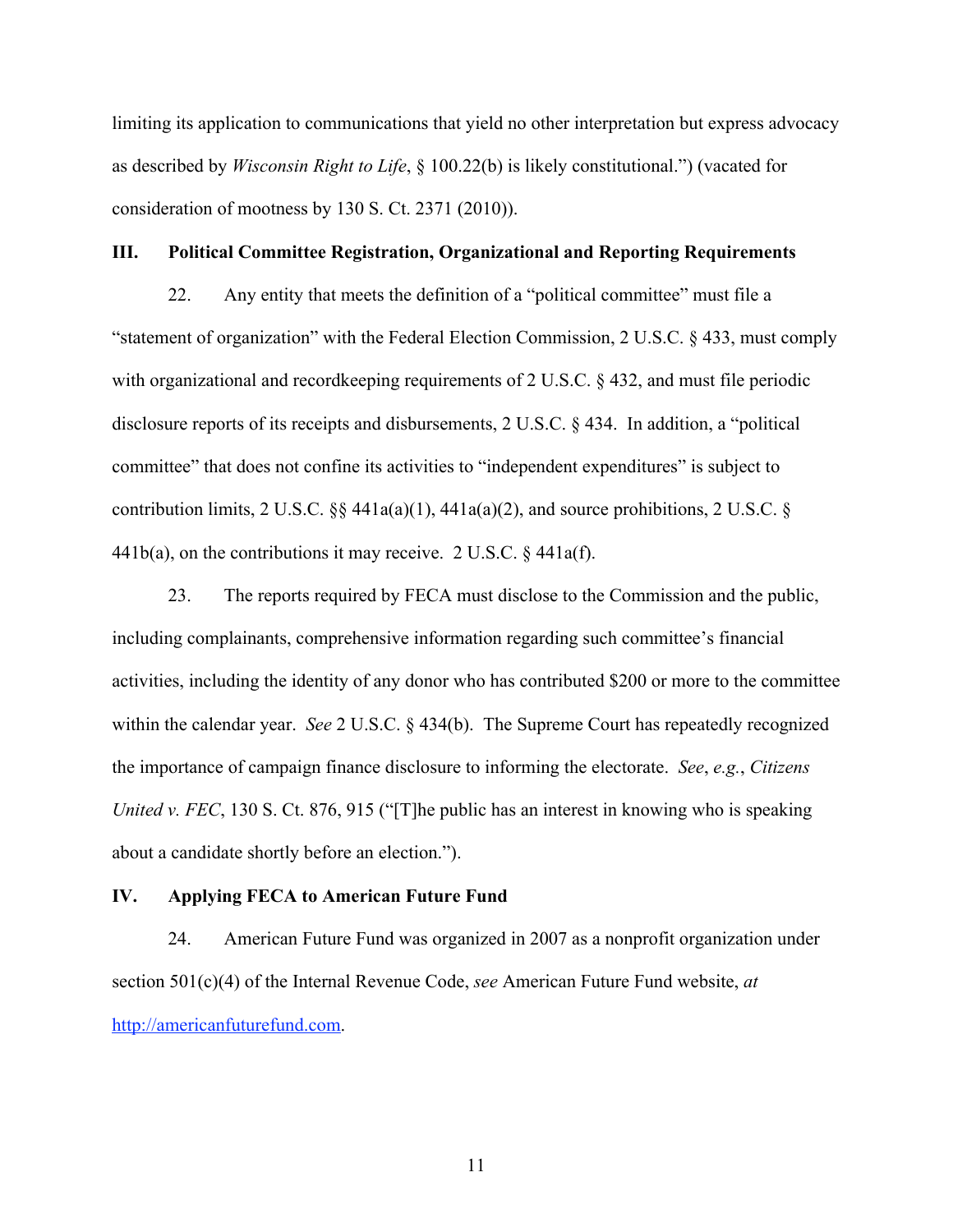25. American Future Fund has a separate political action committee that provides direct support to candidates. http://query.nictusa.com/cgi-bin/fecimg/?C00449926.

26. According to published reports and the American Future Fund website, the organization was founded by well known conservatives "to provide Americans with a conservative and free market viewpoint." http://americanfuturefund.com/about-us The group released several ads against the health care bill last year, including some that were found to be misleading.

27. American Future Fund uses 501c(4) to secure contributions that will not be subject to disclosure to the public. These secret donations are an important part of its strategy. See, *Offering Donors Secrecy, and Going On the Attack* 

#### http://www.nytimes.com/2010/10/12/us/politics/12donate.html

28. Although American Future Fund under 501c(4) is not registered as a political committee, based on public information, complainants have reason to believe the organization is, in fact, a federal political committee: (1) complainants have reason to believe that American Future Fund has a "major purpose" to influence federal candidate elections, and (2) American Future Fund has reported to the Commission expenditures of more than \$1,000 this calendar year to influence the 2010 Congressional elections. As explained above, a federal political committee is required to register with the Commission, to comply with specific organizational and recordkeeping requirements, and to file periodic reports with the Commission, disclosing all receipts and disbursements. 2 U.S.C. §§ 432, 433 and 434. American Future Fund has not complied with these legal requirements.

29. American Future Fund Major Purpose: Complainants have reason to believe that American Future Fund's major purpose this year is to influence the 2010 federal elections and to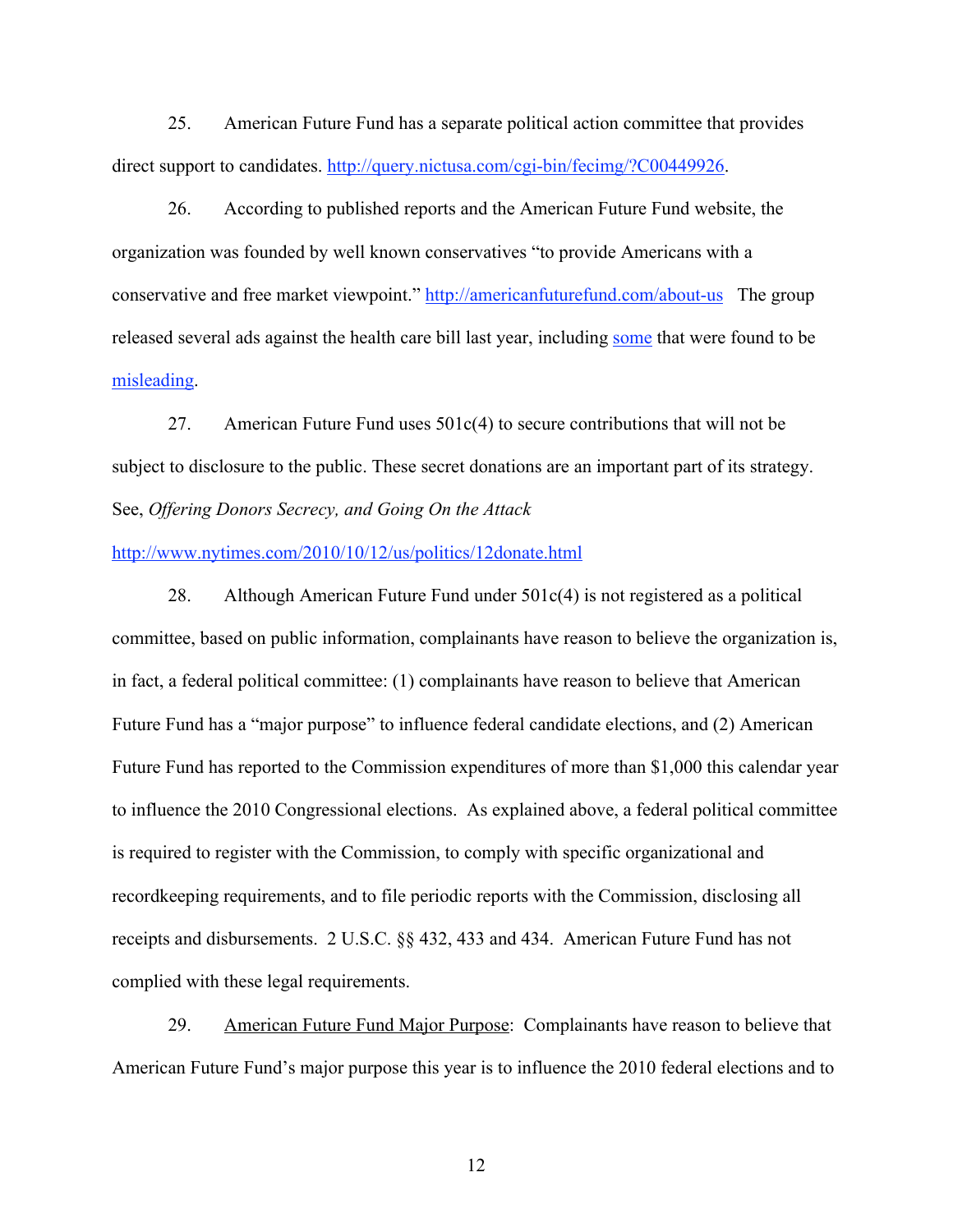elect Republicans to federal office. As explained below, complainants believe American Future Fund satisfies the major purpose test "through sufficiently extensive spending on Federal campaign activity." SE&J on Political Committee Status, 72 Fed. Reg. at 5601. Complainants believe the enormity of American Future Fund's express independent advocacy expenditure activity is likely to establish American Future Fund's "major purpose" as influencing the 2010 federal elections.

30. According to a published report, American Future Fund has now devoted more than half of its spending this year on television advertising on express advocacy campaign ads. A comprehensive analysis by the *New York Times* of the organization's television ads in 2010 tracked by the Campaign media Analysis Group, determined that American Future Fund has spent an estimated \$3 million on express advocacy television ads, or about 56 percent of its television advertising budget. Michael Lou, "Groups Push Legal Limits in Advertising," *New York Times*, http://www.nytimes.com/2010/10/18/us/politics/18express.html (Oct. 17, 2010).

31. American Future Fund announced in September 2010 that it is spending \$4 million in 13 congressional districts, an estimate that was later exceeded as shown below in FEC independent expenditure reports for October, including spending \$500,000 against Mark Schauer in Michigan, \$325,000 against Mike Oliverio in West Virginia and \$250,000 against Martin Heinrich in New Mexico. The ads in these races are essentially identical "cookie-cutter ads," with only the names of the candidates changed. Jason Hancock, "American Future Fund Targeting 13 Congressional Races," *Iowa Independent*,

http://iowaindependent.com/44010/american-future-fund-targeting-13-congressional-races (Sep. 27, 2010).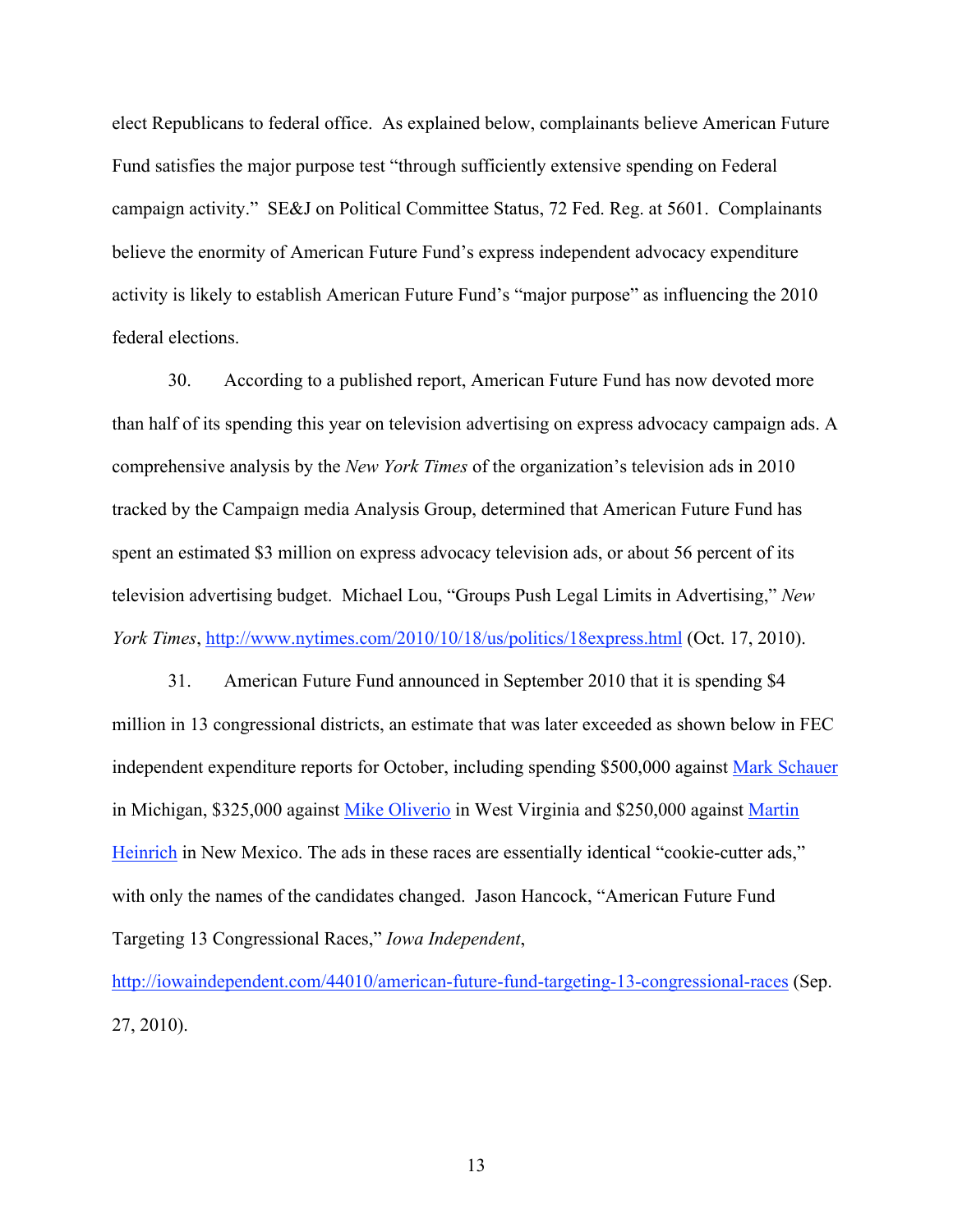32. The American Future Fund ad against Martin Heinrich in New Mexico is representative of the group's express advocacy messages. The ad calls Heinrich a "Washington liberal" and slams him for voting for "Nancy Pelosi's agenda more than 97 percent of the time." The ad concludes: "This November, your vote can make Martin Heinrich disappear." Kyle Trygstad, "New Mexico: Conservative Group Targets Heinrich in Ad," *CQ Politics*, http://blogs.cqpolitics.com/eyeon2010/2010/09/new-mexico-conservative-group.html (Sep. 9, 2010).

33. Furthermore, an "analysis of public statements" is also instructive in determining American Future Fund's purpose. SE&J on Political Committee Status, 72 Fed. Reg. at 5601. "Because such statements may not be inherently conclusive, the Commission must evaluate the statements of the organization in a fact-intensive inquiry giving due weight to the form and nature of the statements, as well as the speaker's position within the organization." SE&J on Political Committee Status, 72 Fed. Reg. at 5601. The American Future Fund website specifically states that it advocates conservative viewpoints, and its home page highlights its efforts to "target" what it calls "liberal politicians."

34. Finally, with respect to American Future Fund's major purpose, "[t]he Federal courts' interpretation of the constitutionally mandated major purpose doctrine requires the Commission to conduct investigations into the conduct of specific organizations that may reach well beyond publicly available advertisements. . . . [T]he Commission may need to examine the organization's fundraising appeals." SE&J on Political Committee Status, 72 Fed. Reg. at 5601.

35. American Future Fund "Expenditures": American Future Fund plans to spend up to \$25 million during the 2010 election season, *FactCheck.org,*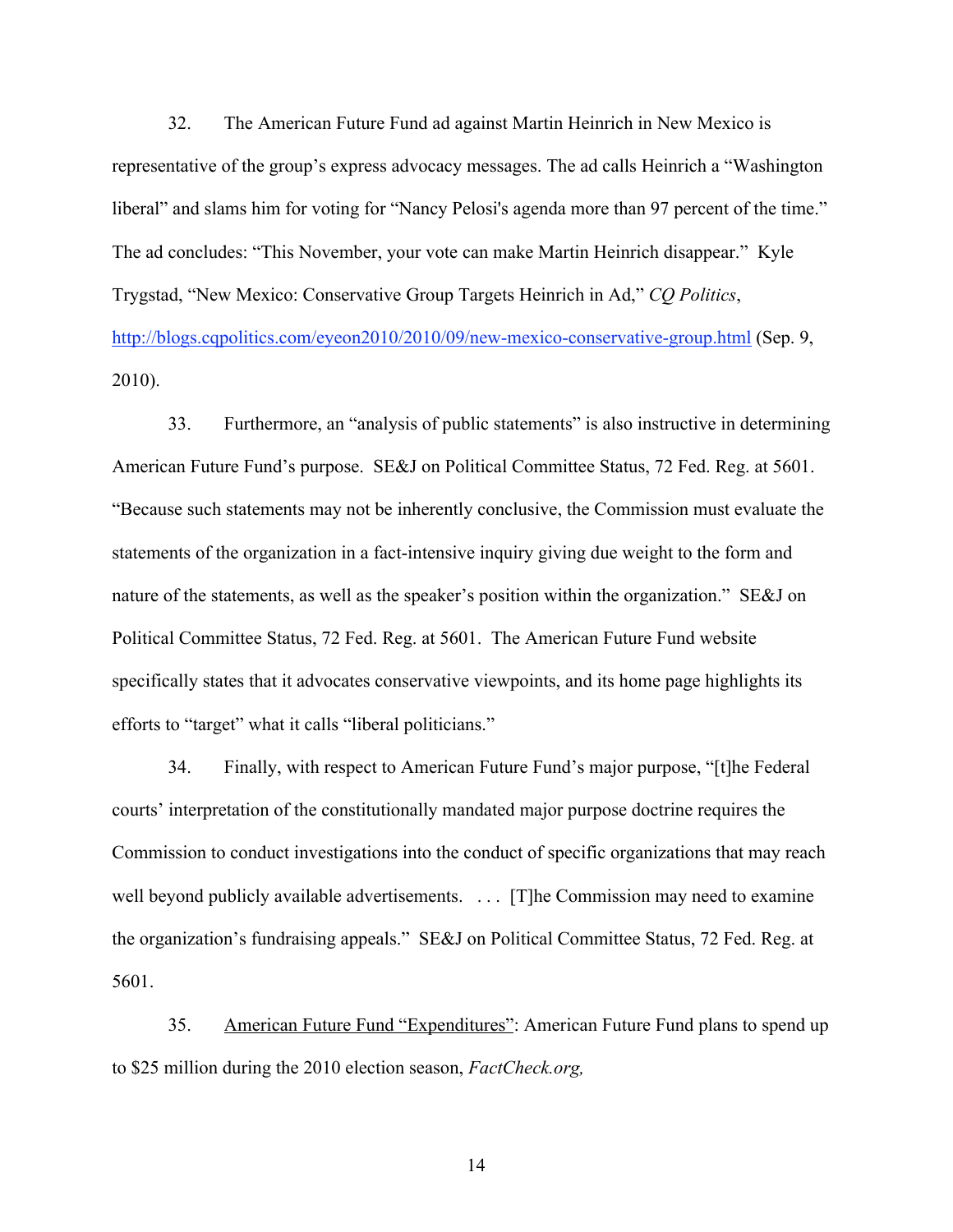http://www.extremeconservatives.com/2010/10/american-future-fund/ and has reported more than \$6 million in independent expenditures to the Commission as of October 12, 2000. ftp://ftp.fec.gov/FEC/ind\_exp\_2010.csv. These expenditures meet and surpass the \$1,000 "political committee" expenditure threshold.

36. Below are additional examples of ads produced and disseminated by American Future Fund that meet the statutory "for the purpose of influencing" definition of "expenditure," 2 U.S.C. § 431(9)(A)(i), which the Commission should be applying to American Future Fund. Most of these ads likewise meet the Subpart (b) express advocacy standard, 11 C.F.R. § 100.22(b), because the ads can only be interpreted by a reasonable person as advocating the election or defeat of particular candidates for federal office. Indeed, many of American Future Funds ads meet the Subpart (a) "magic words" express advocacy standard. In fact, American Future Fund has made a cottage industry of specifically creating ads that call on voters to "*vote against*" specific Democrats. Therefore, payments by American Future Fund to produce and disseminate the ads constitute "expenditures." American Future Fund has also established a channel on YouTube, http://www.youtube.com/profile?user=AmericanFutureFund#g/u (last visited Oct. 15, 2010), containing 158 ads obviously produced "for the purpose of influencing" the 2010 Congressional elections, *see* 2 U.S.C. § 431(9)(A)(i), with all or most also expressly advocating the election or defeat of candidates for federal office. Though the posting of ads on YouTube free of charge does not constitute an "expenditure," production costs, as well as any costs incurred to distribute these advertisements via broadcast, cable or satellite television do constitute "expenditures."

37. American Future Fund posted the following ad regarding Democratic Congressman Bill Foster on YouTube and its website: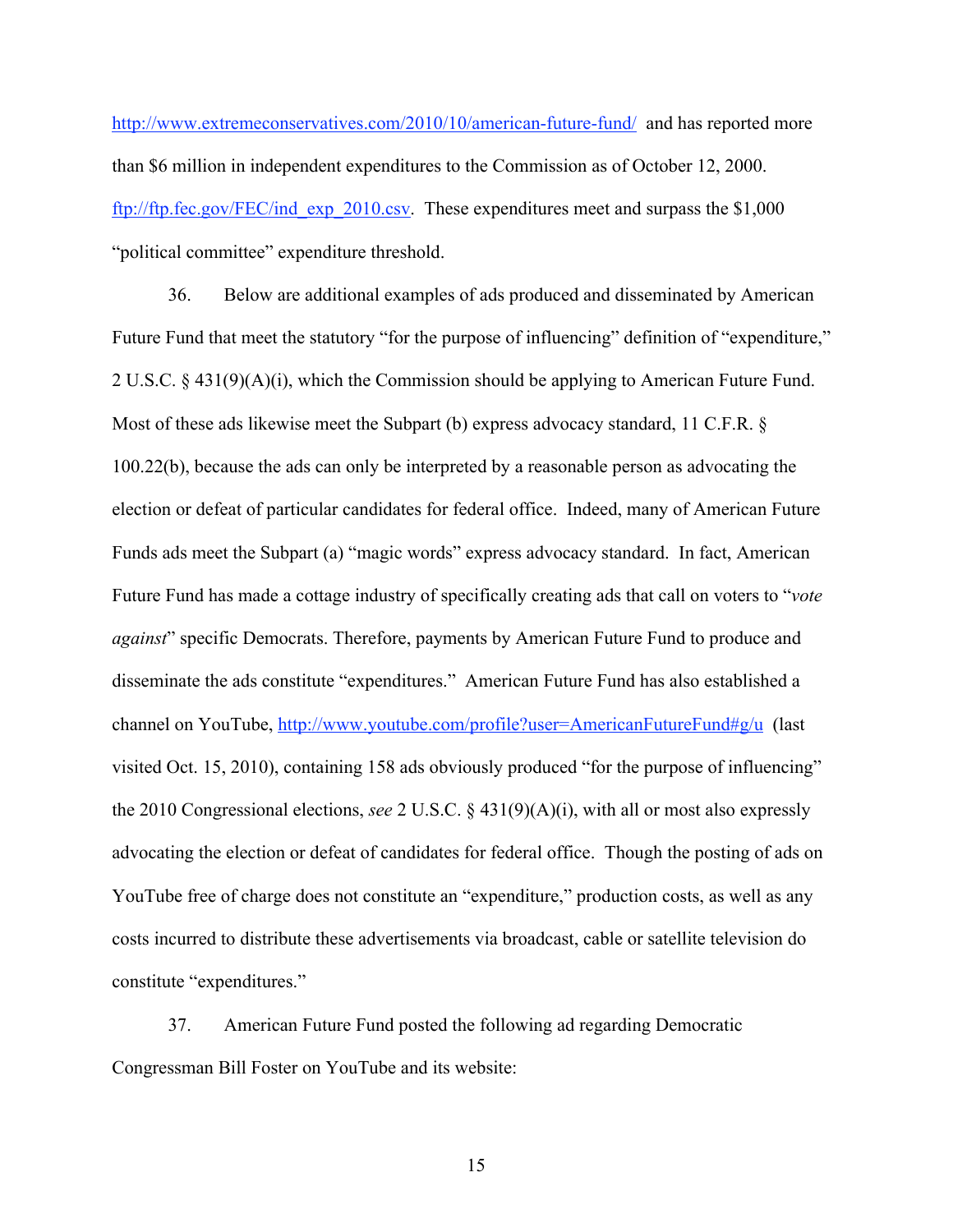A fork in the road. Ultimately, you have to make a decision. We know the road Bill Foster is on, he votes to support Nancy Pelosi's agenda more than 92% of the time. He voted for Nancy Pelosi's health care bill, which cuts 500 billion for Medicare, and for the failed stimulus, and we still lost three million jobs. On Election Day, take the right path. *Vote against Bill Foster*. American Future Fund is responsible for the content of this advertising. (emphasis added)

http://www.youtube.com/profile?user=AmericanFutureFund#p/u/16/t\_peHEcQzIE. American

Future Fund has created at least eighteen similar ads targeting the following candidates—Debbie Halverson, Chad Causey, Chet Edwards, Martin Heinrich, Stephanie Herseth Sandlin, Ed Perlmutter, Rick Larsen, Baron Hill, Travis Childers, Mike Oliverio, Denny Heck, Bobby Bright, John Spratt, John Adler, Gary McDowell, Jim Marshall, and Mark Schauer. Each of these ads uses the "vote against" language both in the audio and in the video text

http://www.youtube.com/profile?user=AmericanFutureFund#g/u

38. American Future Fund has posted other ads using the "vote against" language in

the text. See e.g., *Pure Pelosi, Ed Perlmutter* 

http://www.youtube.com/profile?user=AmericanFutureFund#p/u/13/kPhU4-BR1Aw

- 39. In sum, there is reason to believe that American Future Fund has a "major purpose" to support or oppose the election of particular federal candidates, and it has made "expenditures" for this purpose far in excess of the statutory \$1,000 threshold amount. The Commission accordingly should find reason to believe that American Future Fund has violated FECA political committee registration, organization and recordkeeping, and reporting requirements established by 2 U.S.C.  $\S$  432, 433 and 434. Pursuant to 2 U.S.C.  $\S$  437g(a)(2), the Commission should "make an investigation of such alleged violation . . . ."
- **V. Prayer For Relief**

40. Wherefore, the Commission should find reason to believe that American Future Fund has violated 2 U.S.C. §§ 432, 433, 434 (and, potentially, 441a and 441b) and conduct an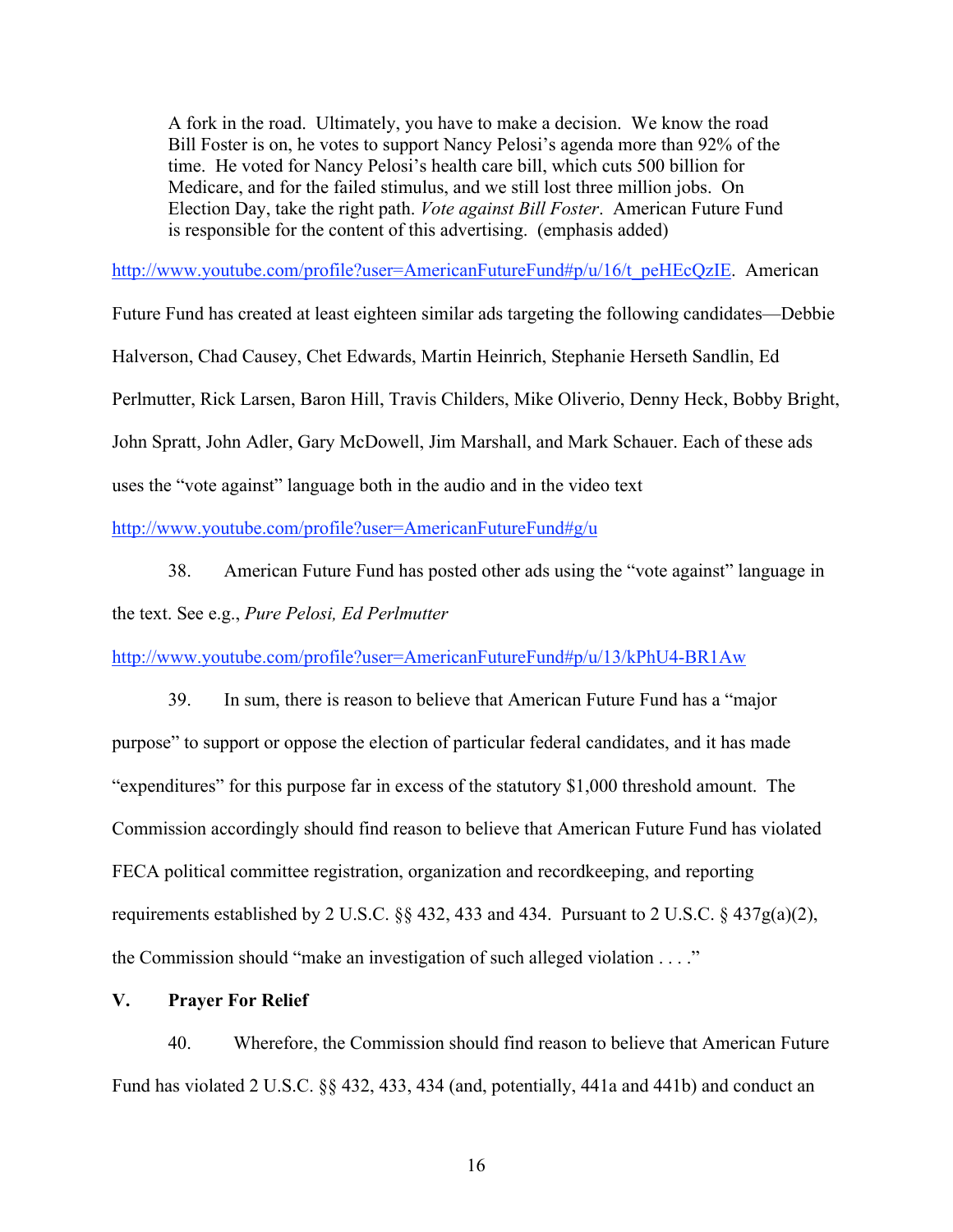immediate investigation under 2 U.S.C. § 437g(a)(2). Further, the Commission should determine and impose appropriate sanctions for any and all violations, should enjoin the respondent from any and all violations in the future, and should impose such additional remedies as are necessary and appropriate to ensure compliance with FECA.

October 12, 2010

Respectfully submitted,

Prosperity Agenda, Protect Our Elections, Kevin Zeese Esq. POB 9576 301-996-6582

Lisa Graves Executive Director Center for Media and Democracy 520 University Avenue, Suite 260 Madison, WI 53703 (608) 260-9713

Craig Holman, Ph.D. Public Citizen 215 Pennsylvania Ave. SE Washington, D.C. 20003 202-454-5182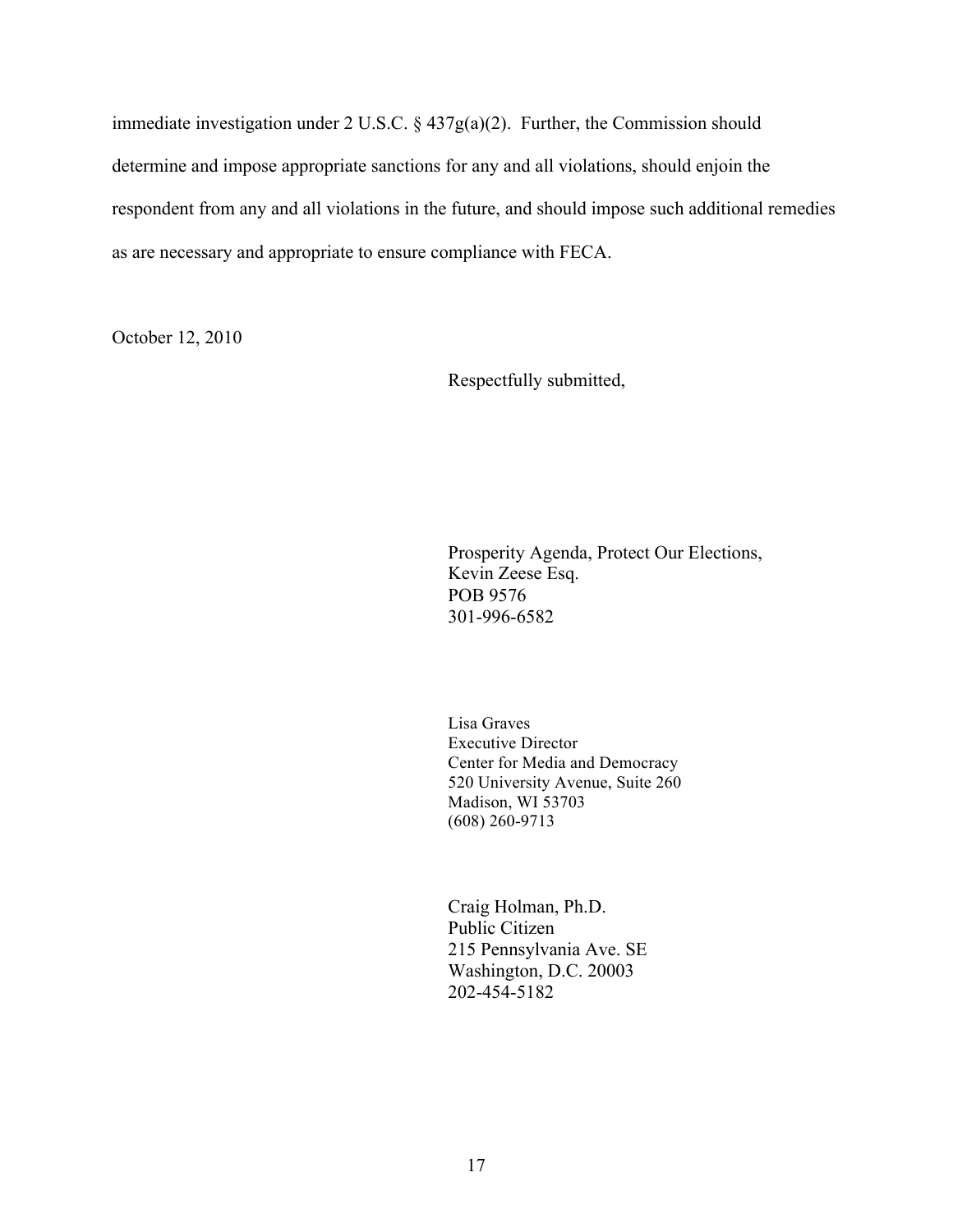# Verification

The complainants listed below hereby verify that the statements made in the attached Complaint are, upon their information and belief, true.

Sworn to pursuant to 18 U.S.C. § 1001.

For Complainant Prosperity Agenda, Protect Our Elections, American Crossroads Watch

Kevin Zeese Esq. PO Box 9576 Washington, DC 20016 301-996-6582

 $\mathcal{L}_\text{max}$ 

Sworn to and subscribed before me this \_\_\_ day of October, 2010.

 $\mathcal{L}_\text{max}$ Notary Public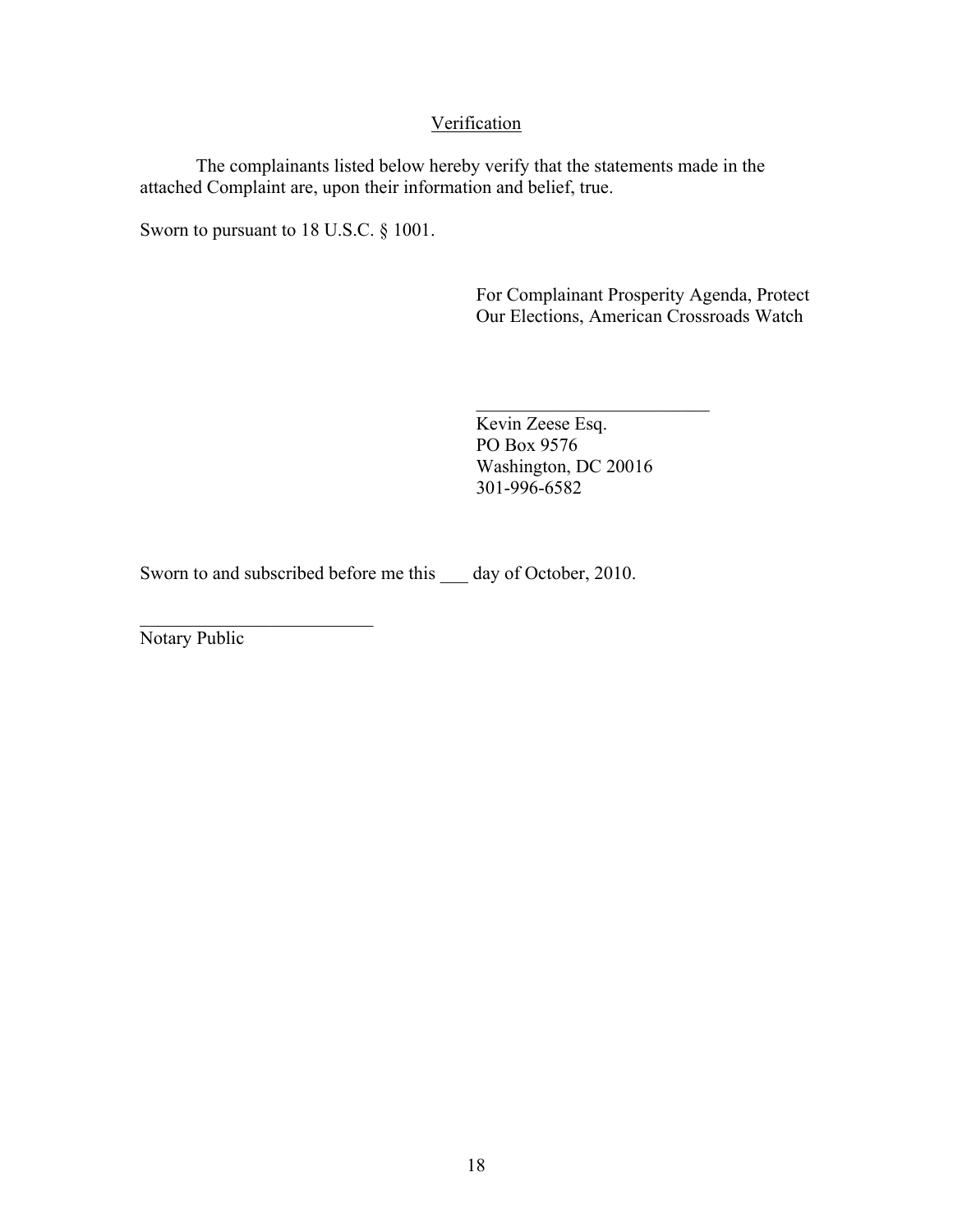For Complainant Public Citizen

Craig Holman, Ph.D. Government Affairs Lobbyist Public Citizen 215 Pennsylvania Avenue SE Washington DC 20003 202-454-5182

 $\mathcal{L}_\text{max}$  , where  $\mathcal{L}_\text{max}$  , we have the set of the set of the set of the set of the set of the set of the set of the set of the set of the set of the set of the set of the set of the set of the set of the set of

Sworn to and subscribed before me this \_\_\_ day of October, 2010.

Notary Public

 $\mathcal{L}_\text{max}$  , where  $\mathcal{L}_\text{max}$  , we have the set of the set of the set of the set of the set of the set of the set of the set of the set of the set of the set of the set of the set of the set of the set of the set of